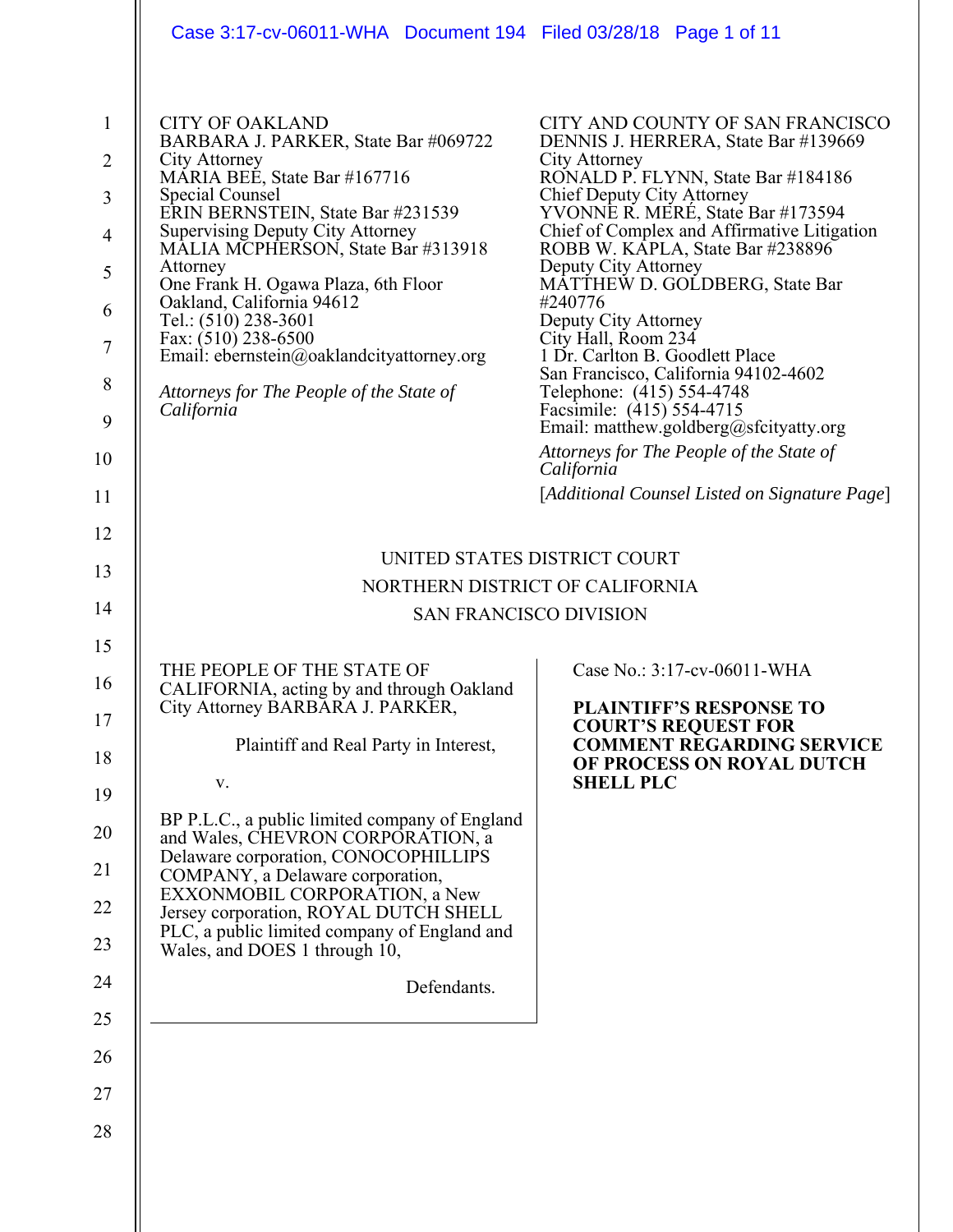|                | Case 3:17-cv-06011-WHA  Document 194  Filed 03/28/18  Page 2 of 11                                                    |                                                               |
|----------------|-----------------------------------------------------------------------------------------------------------------------|---------------------------------------------------------------|
| $\mathbf{1}$   | CHEVRON CORP.,                                                                                                        |                                                               |
| $\overline{2}$ | Third Party Plaintiff,                                                                                                |                                                               |
| 3              | V.                                                                                                                    |                                                               |
| $\overline{4}$ | STATOIL ASA,                                                                                                          |                                                               |
| 5              | Third Party Defendant.                                                                                                |                                                               |
| 6<br>7         | THE PEOPLE OF THE STATE OF<br>CALIFORNIA, acting by and through the San<br>Francisco City Attorney DENNIS J. HERRERA, | Case No.: 3:17-cv-06012-WHA                                   |
| 8              | Plaintiff and Real Party in Interest,                                                                                 | <b>PLAINTIFF'S RESPONSE TO</b><br><b>COURT'S REQUEST FOR</b>  |
| 9              | V.                                                                                                                    | <b>COMMENT REGARDING SERVICE</b><br>OF PROCESS ON ROYAL DUTCH |
| 10             | BP P.L.C., a public limited company of England                                                                        | <b>SHELL PLC</b>                                              |
| 11             | and Wales, CHEVRON CORPORATION, a<br>Delaware corporation, CONOCOPHILLIPS                                             |                                                               |
| 12             | COMPANY, a Delaware corporation, EXXON<br>MOBIL CORPORATION, a New Jersey                                             |                                                               |
| 13<br>14       | corporation, ROYAL DUTCH SHELL PLC, a<br>public limited company of England and Wales,<br>and DOES 1 through 10,       |                                                               |
| 15             | Defendants.                                                                                                           |                                                               |
| 16             | CHEVRON CORP.,                                                                                                        |                                                               |
| 17             | Third Party Plaintiff,                                                                                                |                                                               |
| 18<br>19       | V.                                                                                                                    |                                                               |
|                | STATOIL ASA,                                                                                                          |                                                               |
| 20             | Third Party Defendant.                                                                                                |                                                               |
| 21             |                                                                                                                       |                                                               |
| $22\,$         |                                                                                                                       |                                                               |
| 23             |                                                                                                                       |                                                               |
| 24             |                                                                                                                       |                                                               |
| $25\,$         |                                                                                                                       |                                                               |
| 26             |                                                                                                                       |                                                               |
| $27\,$         |                                                                                                                       |                                                               |
| 28             |                                                                                                                       |                                                               |
|                |                                                                                                                       |                                                               |
|                |                                                                                                                       |                                                               |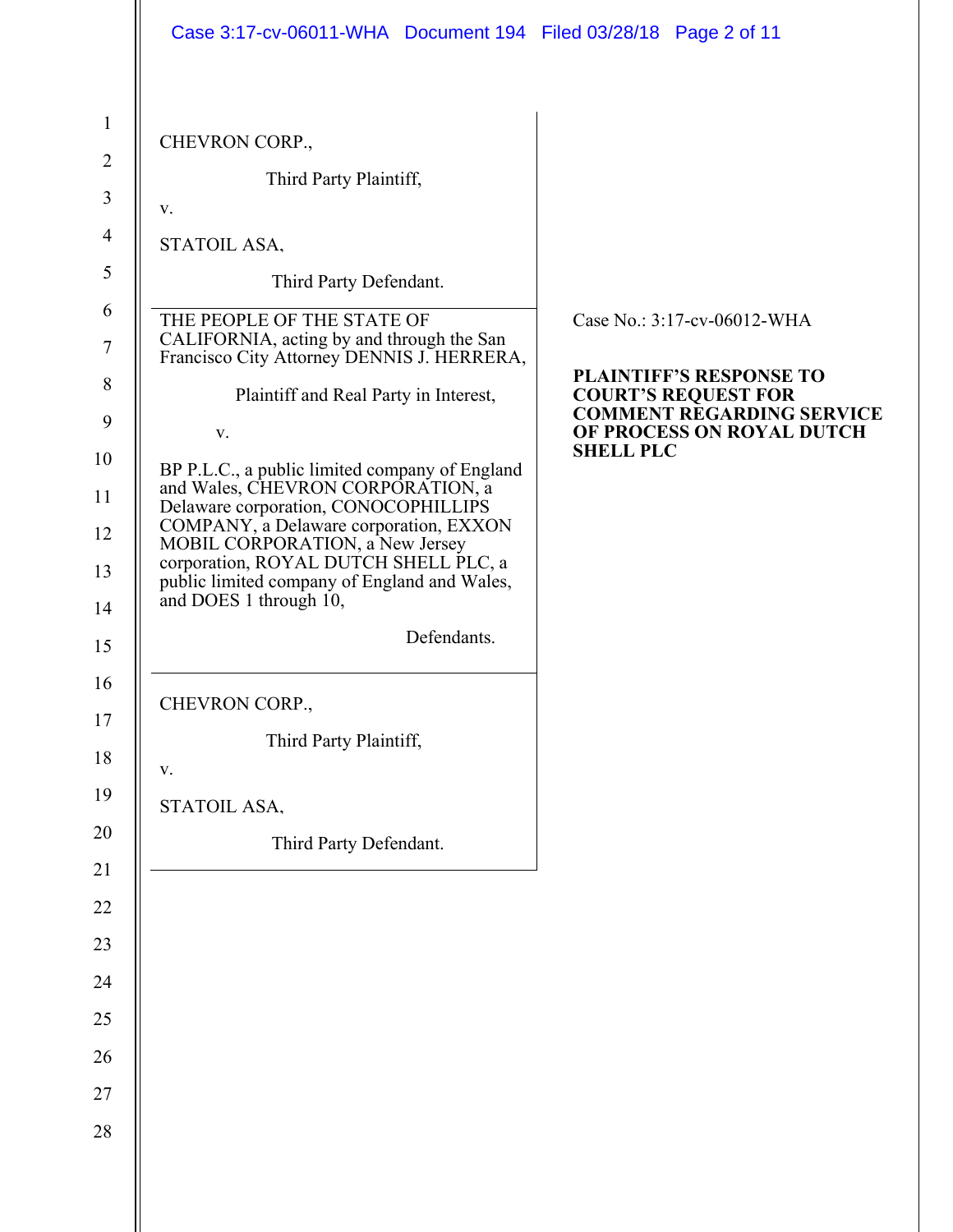### Case 3:17-cv-06011-WHA Document 194 Filed 03/28/18 Page 3 of 11

Plaintiffs the People of the State of California, acting by and through Oakland City Attorney Barbara J. Parker in Case No. 3:17-cv-06011-WHA and San Francisco City Attorney Dennis J. Herrera in Case No. 3:17-cv-06012-WHA ("the People"), respectfully submit this response to the Court's March 23, 2018 Request for Comment. *See* ECF No. 182.<sup>1</sup>

Royal Dutch Shell plc's ("Shell") challenge regarding service of process under Federal Rule of Civil Procedure 12(b)(5), ECF No. 169, does not warrant any change in the Court's handling of the motions to dismiss. Shell's challenge regarding service of process is not simply the result of a technical "snafu" – to the contrary, the People intentionally and correctly served Shell's domestic subsidiary in the State of California because that subsidiary is Shell's "general manager" for purposes of legal process under California law.

*First*, under Federal Rule of Civil Procedure 12 it would simply be customary to decide Shell's challenge to service of process at the same time as the Court decides the other grounds in Shell's motion to dismiss, including this Court's purported lack of personal jurisdiction over Shell. Rule 12 generally requires defendants to consolidate defenses into a single motion to dismiss. Fed. R. Civ. P.  $12(g)$ -(h). Indeed, many defenses – including insufficient service of process and lack of personal jurisdiction – are waived if not made in an initial consolidated motion. *Id.* Through these mechanisms, Rule 12 "contemplates the presentation of an omnibus pre-answer motion in which the defendant advances every available Rule 12 defense and objection he may have that is assertable by motion," and a defendant must present defenses "simultaneously" and not in "piecemeal fashion" – "[s]imply stated, the objective of the consolidation rule is to eliminate unnecessary delay at the pleading stage." Charles Alan Wright & Arthur R. Miller, 5C Fed. Prac. & Proc. Civ. § 1384 (3d ed. 2014); *see also Remley v. Lockheed Martin Corp.*, No. C00-2495CRB, 2001 WL 681257, at \*2 (N.D. Cal. June 4, 2001) (Rule 12 requires consolidation of defenses to avoid delay of successive motions).

25

1

2

3

4

5

6

7

8

9

10

11

12

13

14

15

16

17

18

19

20

21

22

23

24

26 27

28

 $\frac{1}{1}$  $1$  ECF docket numbers referenced in this filing correspond to the docket in Case No. 3:17-cv-06011-WHA.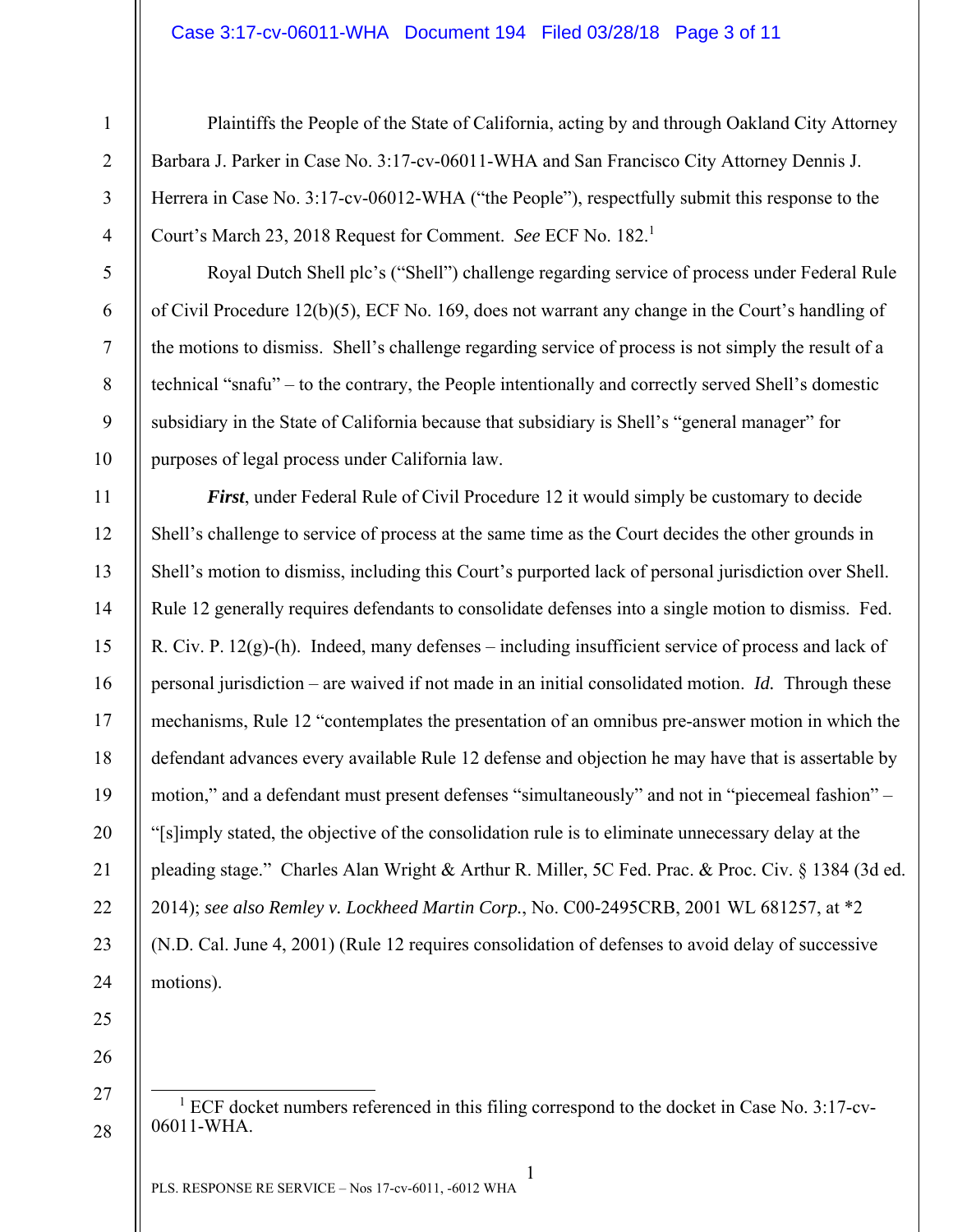### Case 3:17-cv-06011-WHA Document 194 Filed 03/28/18 Page 4 of 11

7

8

9

10

11

12

13

14

27

28

1

*Second*, there is no need to have the Shell service issue determine the schedule because Shell's objection to service of process is without merit. The California Code of Civil Procedure authorizes service on a corporation by delivery of a summons and complaint to "a general manager" of the corporation. Cal. Code Civ. P. § 416.10(b). A similar procedure is separately authorized by California Corporations Code section 2110, which is in turn incorporated into the Code of Civil Procedure through section 416.10(d).

California courts have "adopted a very broad definition of the term 'general manager' for purposes of service of process, finding it to include the domestic sales representative(s) and local distributor(s) of a foreign corporation." *Hatami v. Kia Motors Am., Inc.*, No. SACV 08-226 DOC (MLGx), 2008 WL 4748233, at \*2 (C.D. Cal. Oct. 29, 2008). The rationale for this broad definition is that "every object of the service is obtained when the agent served is of sufficient character and rank to make it reasonably certain that the defendant will be apprised of the service made." *Id.* (quoting *Cosper v. Smith & Wesson Arms Co.*, 53 Cal. 2d 77, 83 (1959)); *Yamaha Motor Co., Ltd. v. Superior Court*, 174 Cal. App. 4th 264, 273 n.9 (2009).

15 16 17 18 19 20 21 22 23 24 25 26 In general, service may be made on the domestic subsidiary of a foreign corporation if (1) the foreign parent is not otherwise "readily available for service in California," and (2) the parent and subsidiary have a "sufficiently close connection" such that the parent derives benefits from the subsidiary's California operations and it is likely that the subsidiary will notify the parent of having received service of process. *See U.S. ex rel. Miller v. Pub. Warehousing Co. KSC*, 636 F. App'x 947, 949 (9th Cir. 2016) (remanding for further factual development concerning the relationship between parent and subsidiary). Service on a domestic subsidiary as the general manager of a foreign parent is appropriate where the parent, through its subsidiary, receives business advantages it would otherwise receive if it conducted its own business in the state. *Id.*; *see also Khachatryan v. Toyota Motor Sales, U.S.A., Inc.*, 578 F. Supp. 2d 1224, 1227 (C.D. Cal. 2008) (service on domestic subsidiary as general manager of foreign parent was sufficient); *Gray v. Mazda Motor of Am., Inc.*, 560 F. Supp. 2d 928, 931 (C.D. Cal. 2008) (same).

Here, the People properly served Shell under this framework by delivering copies of their respective summonses and complaints to the registered statutory agent of Shell's "general manager"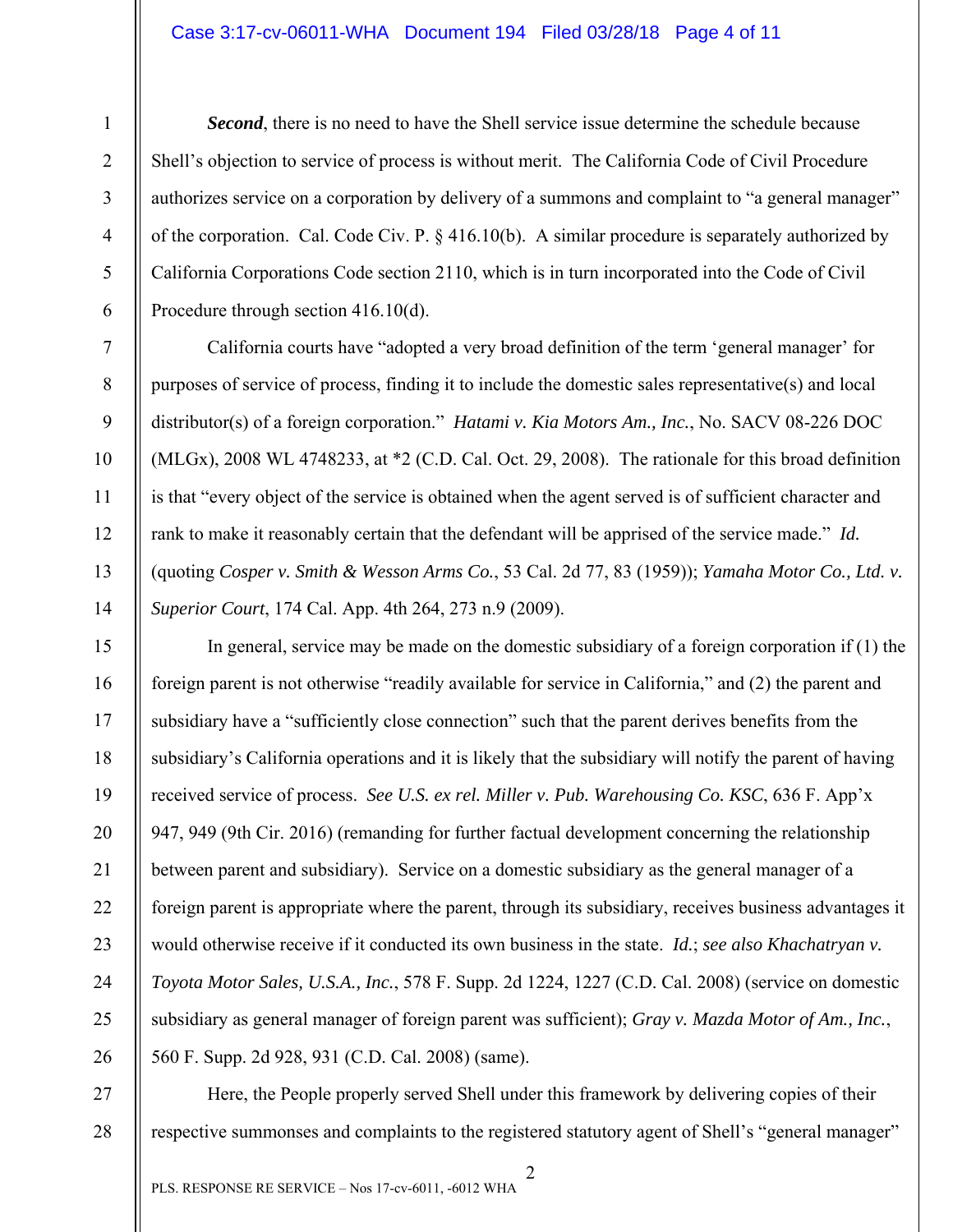## Case 3:17-cv-06011-WHA Document 194 Filed 03/28/18 Page 5 of 11

2 3

4

5

1

in California – specifically, Shell's domestic subsidiary, Shell Oil Company. *See* ECF Nos. 150-3, 150-4, 150-5. Again, for purposes of California's service of process rules, a foreign corporation's domestic subsidiary qualifies as the foreign corporation's general manager. *See, e.g., Yamaha*, 174 Cal. App. 4th at 267. Indeed, where a foreign corporation's general manager is served in California, there is no need to resort to service under the Hague Convention. *Id.*

6 7 8 9 10 11 12 13 14 15 16 17 18 19 20 Nonetheless, Shell incorrectly asserts that it cannot be served through a general manager because Shell itself "does not 'transact' business in the State of California and is therefore not subject to service under [California Corporations Code] section 2110." ECF No. 150, 18. Shell says this is because California Corporations Code section 2100 limits the application of section 2110 to "foreign corporations transacting intrastate business," and because, according to Shell, it does not conduct business in California. *Id.* at 18-19. Shell's assertion is irrelevant, however, because California Code of Civil Procedure section 416.10 independently allows a corporation to be served through its general manager, and that provision is not limited by California Corporations Code section 2100.<sup>2</sup> *Compare* Cal. Code Civ. P. 416.10(b) (independently authorizing service on "a corporation" through "a general manager") *with* Cal. Code Civ. P. 416.10(d) (authorizing service on corporations under provisions separately established in California Corporations Code). California Code of Civil Procedure section 416.10 authorizes service on a corporation "by any of" four enumerated methods, only some of which involve service according to the procedures established separately in the California Corporations Code. Cal. Code Civ. P. § 416.10; *Ault v. Dinner for Two, Inc.*, 27 Cal. App. 3d 145, 150 (1972).

22 23 24

21

- 25
- 26

27

28

In this regard, Shell's reliance on *Cosper v. Smith & Wesson Arms Co.*, 53 Cal. 2d 77 (1959),

and *Empire Steel Corp. of Texas, Inc. v. Superior Court*, 56 Cal. 2d 823 (1961), is misplaced. Those

cases involved a since-repealed subsection of the California Code of Civil Procedure that made

specific reference to corporations "doing business in this State"; such language is not found in the

current version of section 416.10. *See Empire Steel Corp.*, 56 Cal. 2d at 828; *Cosper*, 53 Cal. 2d at

<sup>&</sup>lt;sup>2</sup> Shell glosses over the distinction between the procedural service mechanisms authorized by California Code of Civil Procedure 416.10(b) and (d), focusing its argument exclusively on the latter and inaccurately implying in a footnote that the standards are the same.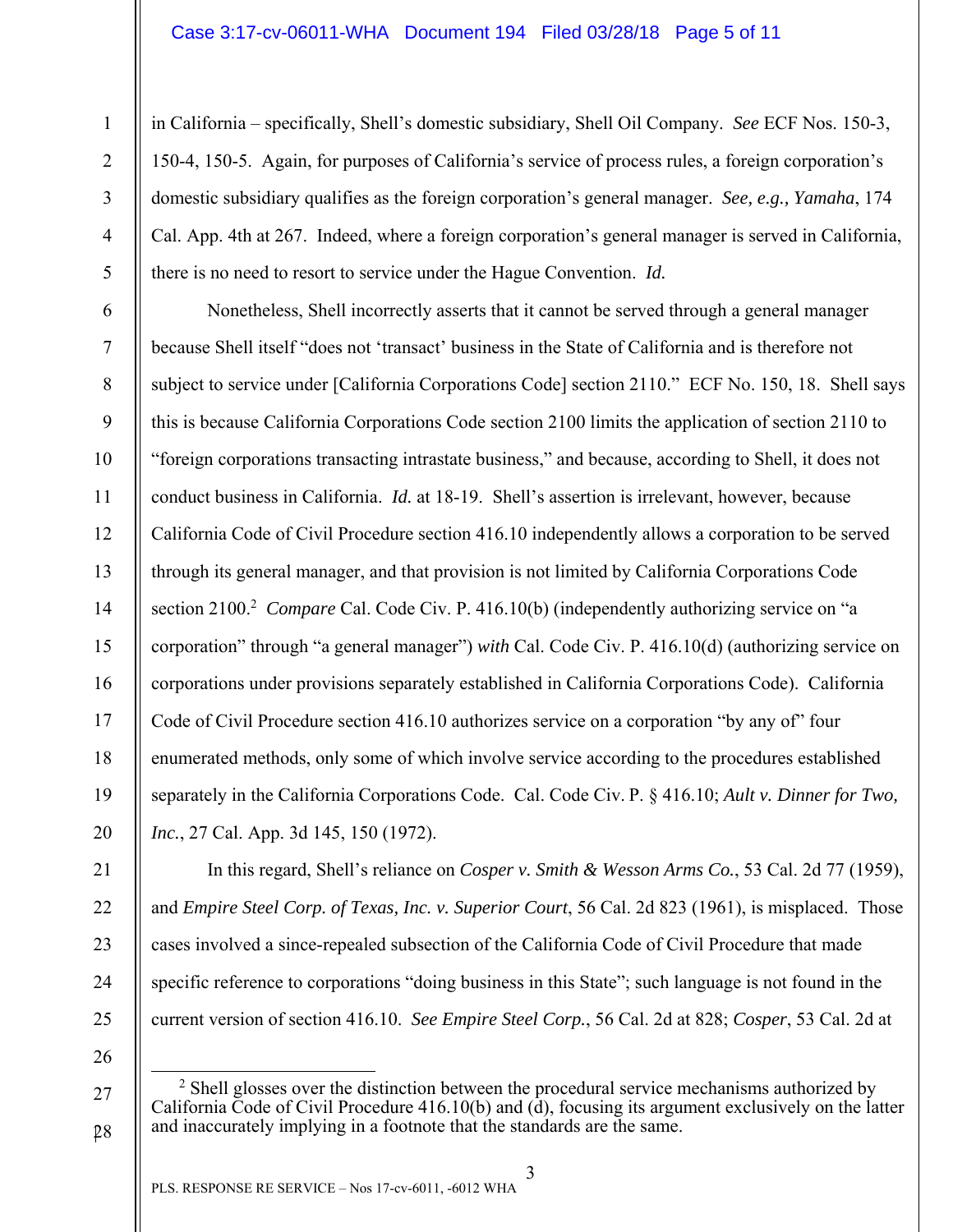#### Case 3:17-cv-06011-WHA Document 194 Filed 03/28/18 Page 6 of 11

1 2 3 4 5 6 7 8 9 10 11 12 13 14 15 82; *see also Ault*, 27 Cal. App. 3d at 150 (discussing differences between old and new versions of statute). Moreover, *Cosper* and *Empire Steel* focused not on whether "doing business in" California was a procedural requirement for service on a general manager, but instead on whether foreign corporations had sufficient contacts with California to authorize the exercise of personal jurisdiction and comport with due process. *Empire Steel Corp.*, 56 Cal. 2d at 829; *Cosper*, 53 Cal. 2d at 82. The new version of this statute, however, "separates service of process from bases of jurisdiction, thereby limiting service of process to its true function of giving a defendant notice of the pending action and directing his appearance." *Ault*, 27 Cal. App. 3d at 149. Shell has separately moved to dismiss the People's complaints on the basis of personal jurisdiction, and, as such, the sufficiency of its contacts with California can be addressed in the context of that separate argument for dismissal. The possible overlap between those inquiries highlights the utility and efficiency, as discussed above, of the Court considering all motions to dismiss at the same time. But with respect to service of process, California Code of Civil Procedure section 416.10(b) clearly authorizes service on a foreign corporation, through a domestic general manager, regardless of whether the foreign corporation is currently doing business in the state.

16 17 18 19 20 21 22 23 24 25 26 27 28 Shell also argues that Shell Oil Company cannot be its general manager because Shell Oil Company "has never held express or implied authority to act as [] Shell's agent, including with respect to the production, refining, transport, marketing or sale of fossil fuels . . . in California." ECF No. 150, 19 (quoting ECF No. 150-2 ¶¶ 7, 9). But Shell's argument regarding the scope of Shell Oil Company's authority to act for its parent as a matter of agency law is a straw man that distracts from the underlying rationale of California's rule allowing service on the domestic subsidiary of a foreign parent company – namely, California's interest in ensuring only that the subsidiary served is reasonably likely to apprise the corporate parent of the lawsuit. *Public Warehousing*, 636 Fed. App'x at 949; *Cosper*, 53 Cal. 2d at 83; *Yamaha*, 174 Cal. App. 4th at 273 n.9. "General managers may be domestic distributors, salesmen or advertisers, or customer service liaisons of foreign manufacturers even if the foreign-domestic relationship is 'casual' or 'nonexclusive' as long as the domestic entity provides the foreign entity an open channel for the regular flow of business from the foreign entity into California." *Brighton Collectibles, Inc. v. Winston*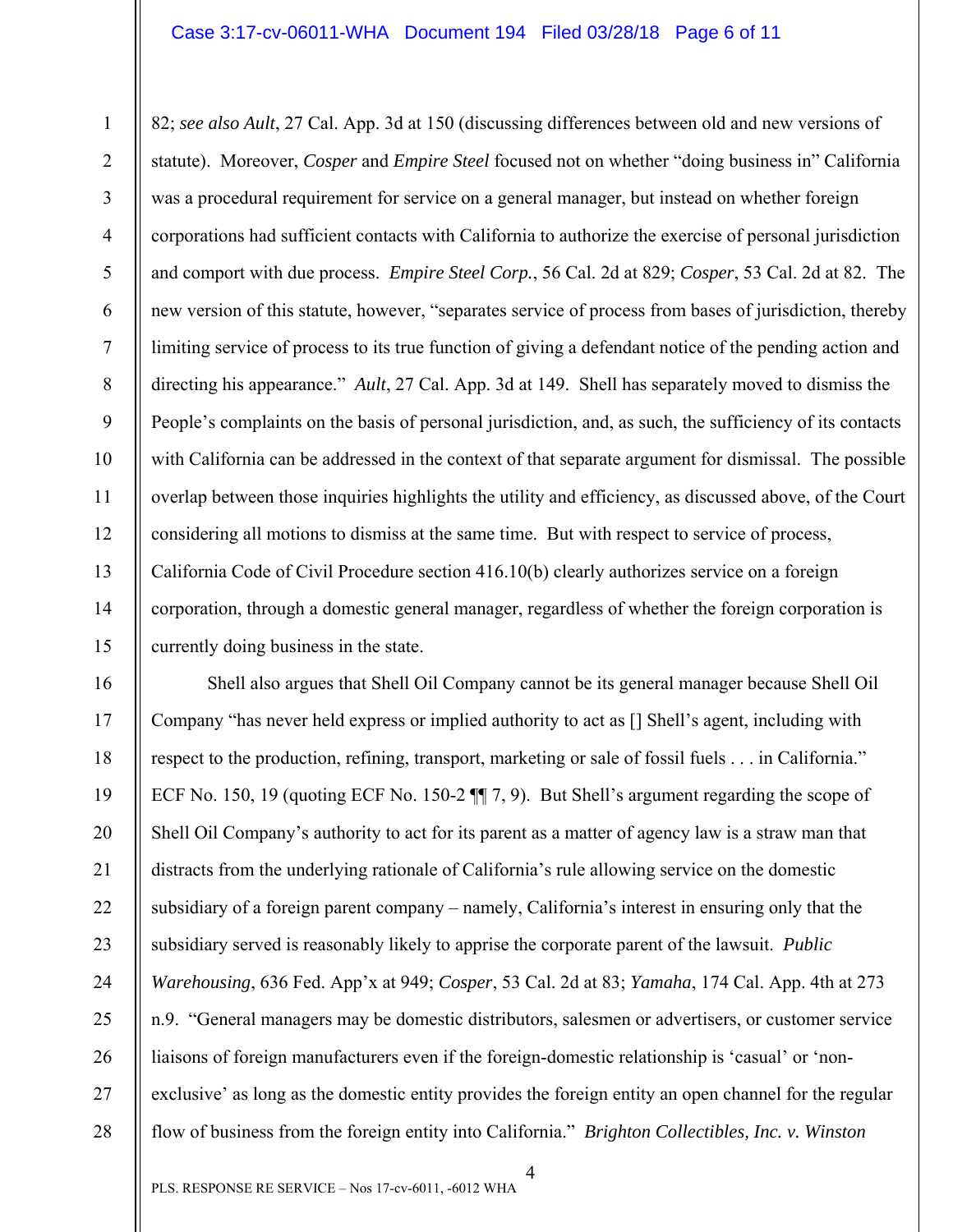*Brands, Inc.*, No. 11CV2191-GPC (WMC), 2013 WL 394060, at \*6 (S.D. Cal. Jan. 30, 2013). Here, Shell does not dispute that its domestic subsidiary, Shell Oil Company, is registered to do business in California or that the People delivered copies of their summonses and complaints to the registered statutory agent of that domestic subsidiary. *See* ECF No. 150-2 ¶¶ 8-9; ECF No. 150-3. Nor does Shell dispute the People's factual allegations regarding Shell subsidiaries' extensive oil industry operations in California, including the production and promotion of fossil fuel products. ECF No. 150-2 ¶¶ 17-18; ECF No. 150-3.

8 9 10 11 12 13 14 15 16 17 18 19 20 21 22 23 Shell admits, moreover, that it "sets the overall strategy and business principles" for all of its subsidiaries, including Shell Oil Company. *See* ECF No. 150-2 ¶ 13. That is consistent with the People's complaints, which correctly allege, among other things, that "Shell controls company-wide climate change policies and fossil fuel production." Compls. ¶ 28. And regardless of whether Shell and its major subsidiaries share or do not share employees or management, formally speaking, a close relationship between the parent and its major subsidiaries like Shell Oil Company is nonetheless evident. For example, Shell declarant Linda Szymanski, currently General Corporate Counsel and Company Secretary for Shell, joined the Shell family in 1995 and has served, among other things, as "General Counsel of the Upstream Americas business and Head of Legal U.S. based in the U.SA. from 2014 to 2016."<sup>3</sup> Ms. Szymanski has held "a variety of legal positions within Shell Oil Company in the U.S.A., including Chemicals Legal Managing Counsel and other senior roles in employment, litigation, and commercial practice."<sup>4</sup> Thus while Ms. Szymanksi's declaration may be correct in stating that "[n]one of the officers or employees of Shell Oil Company is on the Board of Directors of Royal Dutch Shell," ECF No. 150-2 ¶ 9, it is also true that Ms. Szymanski herself is a former longtime senior employee of Shell Oil Company and just recently joined the board of Royal Dutch Shell.<sup>5</sup> Shell's 2017 Annual Report, moreover, refers those interested in "investor relations"

24

25

26

27

1

2

3

4

5

6

7

 $\frac{1}{3}$  Royal Dutch Shell plc, 2017 Annual Report, 71, http://reports.shell.com/annualreport/2017/servicepages/downloads/files/download2.php?file=shell\_annual\_report\_2017.pdf (emphasis added).

<sup>4</sup> *Id.* (emphasis added).

<sup>28</sup>  <sup>5</sup> *See* Royal Dutch Shell, Board of Directors, https://www.shell.com/about-us/leadership/boardof-directors.html.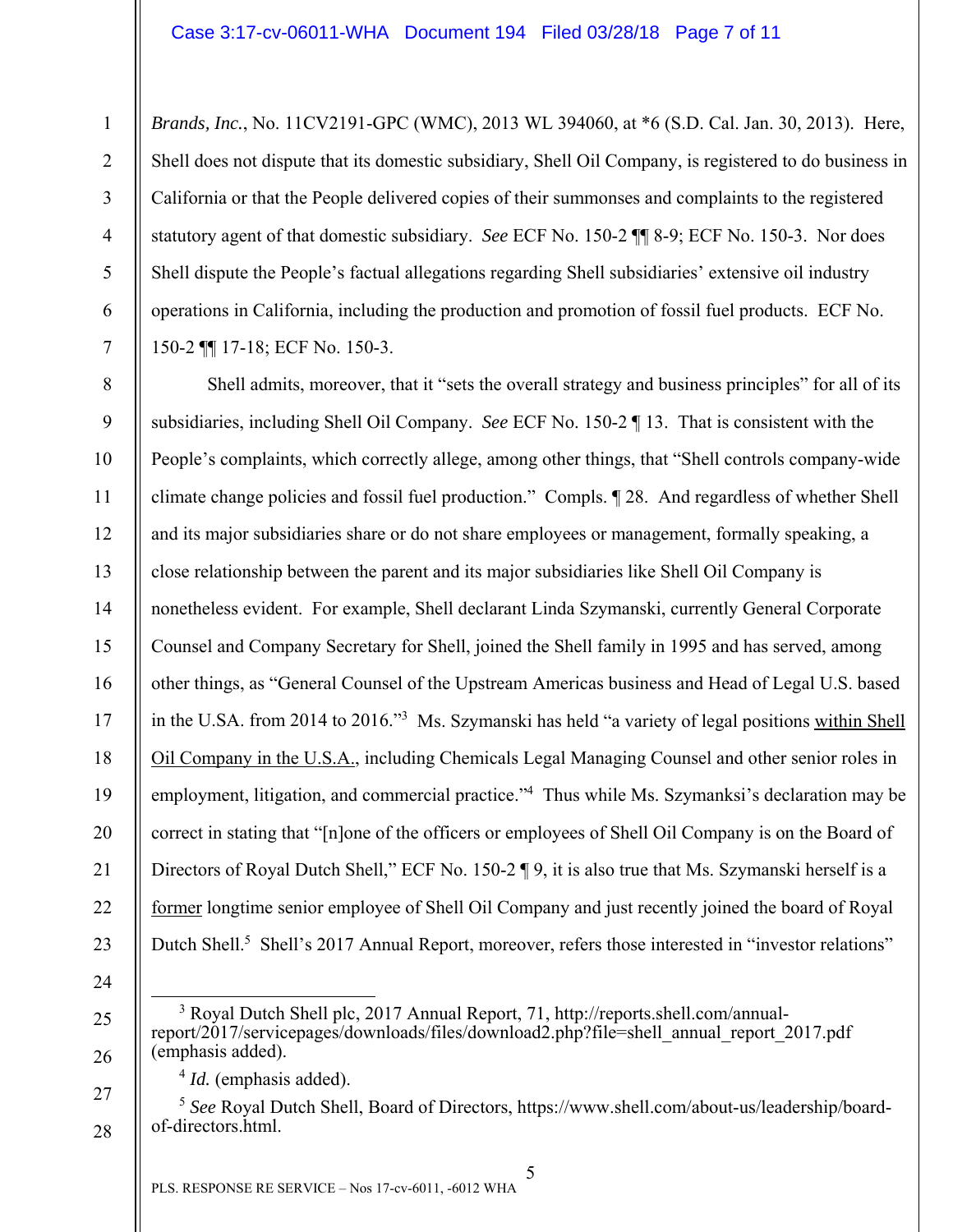# Case 3:17-cv-06011-WHA Document 194 Filed 03/28/18 Page 8 of 11

both to Royal Dutch Shell plc and Shell Oil Company.<sup>6</sup> Indeed, "it appears there would be ample regular contact between" Shell and Shell Oil Company, and that the "contact would be of sufficient rank and character to make it reasonably certain that [Shell] would be appraised of the service of process" on Shell Oil Company. *Halo Elecs., Inc. v. Bel Fuse Inc.*, No. CIV. C-07-06222 RMW, 2010 WL 2605195, at \*2 (N.D. Cal. June 28, 2010) (service on general manager sufficient). This is not a case like *General Motors Corp. v. Superior Court*, 15 Cal. App. 3d 81 (1971) or *U.S. ex rel. Miller v. Public Warehousing Co. KSC*, 636 F. App'x 947 (9th Cir. 2016), where the plaintiffs did not offer sufficient factual allegations regarding the role of the person served as a general manager within the foreign corporation's overall business.<sup>7</sup>

10 11 12 13 14 15 16 17 18 19 20 21 22 23 24 Fundamentally, Shell does not seriously dispute that Shell Oil Company is a sufficiently important and sophisticated subsidiary to make it likely to inform its ultimate corporate parent of a pending lawsuit for which it received service of process. Such an argument would be untenable, of course, because Shell Oil Company clearly did apprise its corporate parent of the People's cases and, as a result, Shell has long since appeared to defend itself. And, while service of process rules must of course be followed, such rules "should be liberally construed to effectuate service and uphold the jurisdiction of the court if actual notice has been received by the defendant." *Gibble v. Car-Lene Research, Inc.*, 67 Cal. App. 4th 295, 313 (1998) (citing *Pasadena Medi-Ctr. Assocs. v. Superior Court*, 9 Cal. 3d 773, 778 (1973)); *Dill v. Berquist Construction Co*., 24 Cal. App. 4th 1426, 1436-37 (1994); *Hatami,* 2008 WL 4748233, at \*1; *see also Crowley v. Bannister*, 734 F.3d 967, 975 (9th Cir. 2013) (service of process rules "should be liberally construed so long as a party receives sufficient notice of the complaint"); *Armco, Inc. v. Penrod-Stauffer Bldg. Sys., Inc.*, 733 F.2d 1087, 1089 (4th Cir. 1984) ("When the process gives the defendant actual notice of the pendency of the action, the rules, in general, are entitled to a liberal construction."). Because there is no question that Shell received actual notice of the People's complaints, the applicable service of process rules should be

25

1

2

3

4

5

6

7

8

9

 <sup>6</sup> Royal Dutch Shell plc, 2017 Annual Report at 259.

<sup>26</sup>  27 28 <sup>7</sup> "The court may consider evidence outside the pleadings in resolving a Rule 12(b)(5) motion." *Fairbank v. Underwood*, 986 F. Supp. 2d 1222, 1228 (D. Or. 2013), *quoted in Life360, Inc. v. Advanced Ground Info. Sys., Inc.*, No. 15-CV-00151-BLF, 2015 WL 5612008, at \*8 (N.D. Cal. Sept. 21, 2015).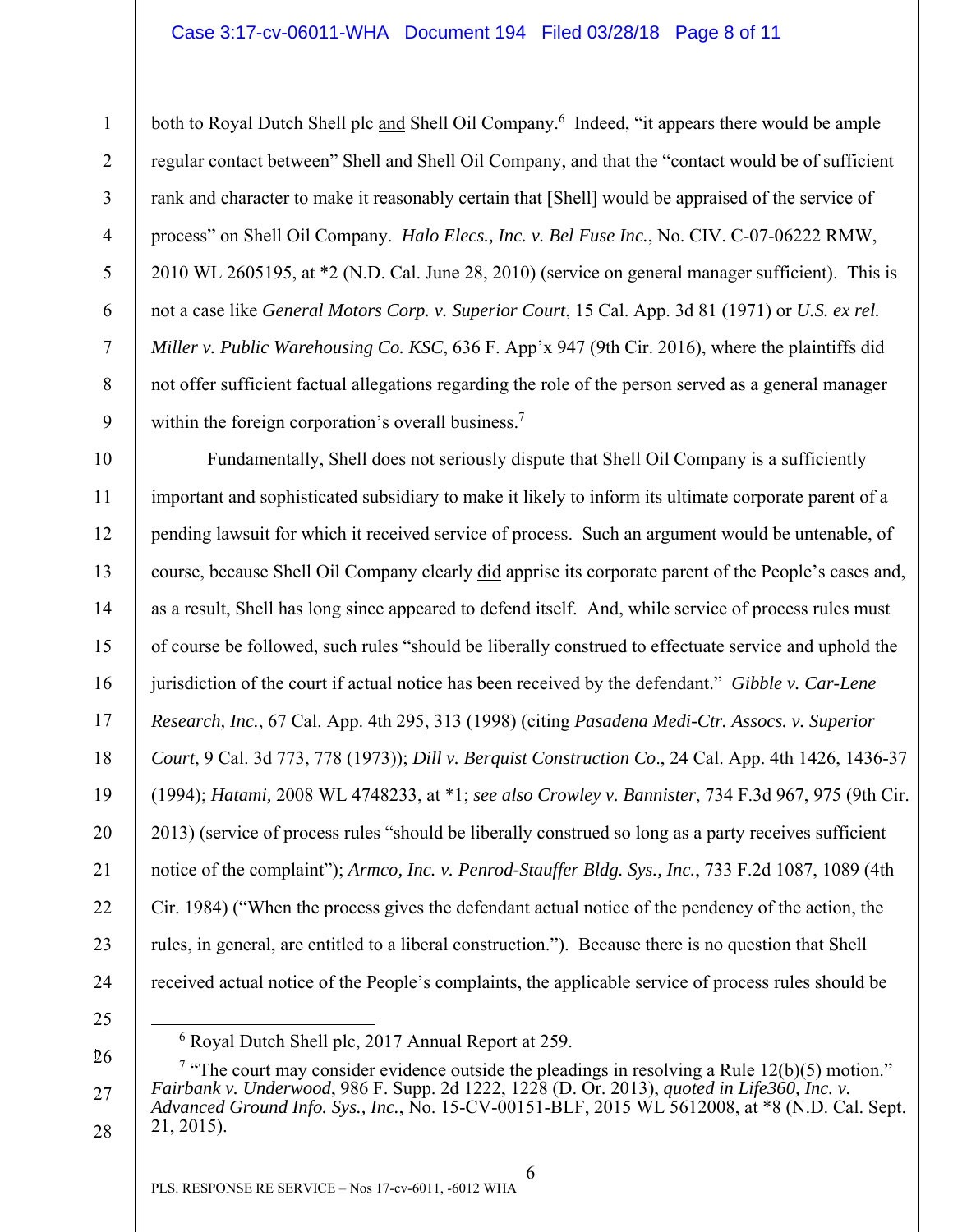# Case 3:17-cv-06011-WHA Document 194 Filed 03/28/18 Page 9 of 11

1

2

3

4

5

6

7

8

9

10

11

construed liberally in favor of upholding jurisdiction of the Court. *See Khachatryan*, 578 F. Supp. 2d at 1227 (service on general manager sufficient, in part, because foreign parent company was in fact put on notice by service on general manager); *Gray*, 560 F. Supp. 2d at 931 (same).

Given that Shell's domestic subsidiary qualifies as its general manager under California law, and that the subsidiary in fact gave Shell notice of the lawsuit, service on Shell was clearly proper. To be sure, the People served their summonses and complaints on defendant BP p.l.c. ("BP") in exactly the same manner used for service on Shell. BP is, like Shell, a foreign corporation. But, unlike Shell, BP has not objected to service of process. Shell's arguments in this regard are unfounded, and they do not provide a justification for any delay in the Court's consideration of the other pending motions to dismiss in this case or the other grounds raised by Shell for dismissal.

7 PLS. RESPONSE RE SERVICE – Nos 17-cv-6011, -6012 WHA 12 13 14 15 16 17 18 19 20 21 22 23 24 25 26 27 28 Dated: March 28, 2018 Respectfully submitted, *\*\* /s/ Erin Bernstein* BARBARA J. PARKER (State Bar #069722) City Attorney MARIA BEE (State Bar #167716) Special Counsel ERIN BERNSTEIN (State Bar #231539) Supervising Deputy City Attorney MALIA MCPHERSON (State Bar #313918) Attorney One Frank H. Ogawa Plaza, 6th Floor Oakland, California Tel.: (510) 238-3601 Fax: (510) 238-6500 Email: ebernstein@oaklandcityattorney.org *Attorneys for The People* \*\* Pursuant to Civ. L.R. 5-1(i)(3), the electronic filer has obtained approval from this signatory. *\*\** /s/ *Matthew D. Goldberg* DENNIS J. HERRERA, State Bar #139669 City Attorney RONALD P. FLYNN, State Bar #184186 Chief Deputy City Attorney YVONNE R. MERÉ, State Bar #173594 Chief of Complex and Affirmative Litigation ROBB W. KAPLA, State Bar #238896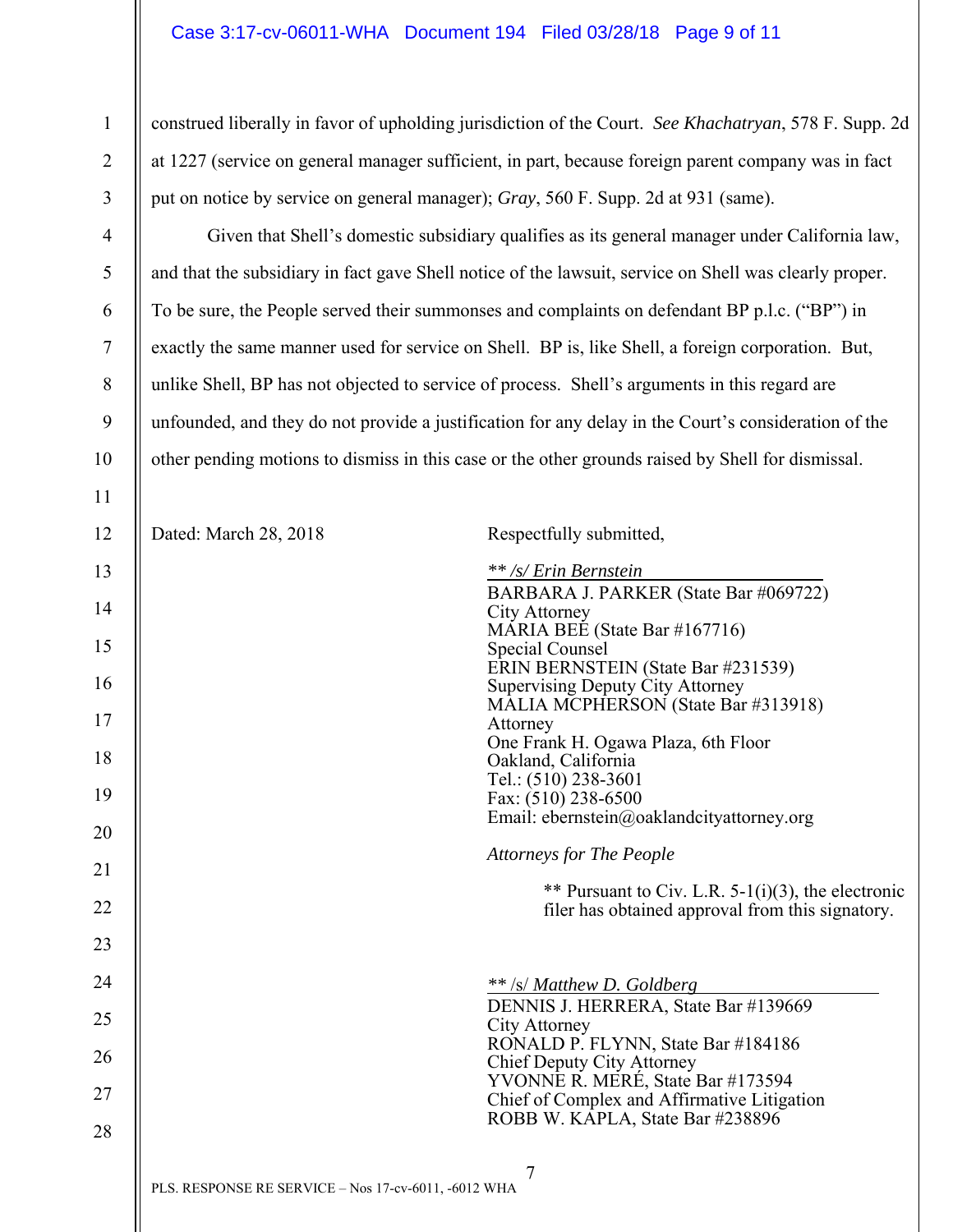| $\mathbf{1}$<br>$\overline{2}$<br>3<br>$\overline{4}$<br>5 | Deputy City Attorney<br>MATTHEW D. GOLDBERG, State Bar #240776<br>Deputy City Attorney<br>City Hall, Room 234<br>1 Dr. Carlton B. Goodlett Place<br>San Francisco, California 94102-4602<br>Tel.: (415) 554-4748<br>Fax.: $(415)$ 554-4715<br>Email: matthew.goldberg@sfcityatty.org |
|------------------------------------------------------------|--------------------------------------------------------------------------------------------------------------------------------------------------------------------------------------------------------------------------------------------------------------------------------------|
| 6                                                          | <b>Attorneys for The People</b>                                                                                                                                                                                                                                                      |
| 7                                                          | ** Pursuant to Civ. L.R. 5-1(i)(3), the electronic                                                                                                                                                                                                                                   |
| 8                                                          | filer has obtained approval from this signatory.                                                                                                                                                                                                                                     |
| 9                                                          | <b><u>/s/ Steve W. Berman</u></b><br>STEVE W. BERMAN (pro hac vice)                                                                                                                                                                                                                  |
| 10                                                         | steve@hbsslaw.com<br><b>HAGENS BERMAN SOBOL SHAPIRO LLP</b>                                                                                                                                                                                                                          |
| 11                                                         | 1918 Eighth Ave. Suite 3300<br>Seattle, Washington 98101                                                                                                                                                                                                                             |
| 12                                                         | Tel.: (206) 623-7292<br>Fax: (206) 623-0594                                                                                                                                                                                                                                          |
| 13                                                         | SHANA E. SCARLETT (State Bar #217895)                                                                                                                                                                                                                                                |
| 14                                                         | <b>HAGENS BERMAN SOBOL SHAPIRO LLP</b><br>715 Hearst Avenue, Suite 202                                                                                                                                                                                                               |
| 15                                                         | Berkeley, California 94710<br>Tel.: (510) 725-3000                                                                                                                                                                                                                                   |
| 16                                                         | Fax: (510) 725-3001                                                                                                                                                                                                                                                                  |
| 17                                                         | MATTHEW F. PAWA (pro hac vice)<br>mattp@hbsslaw.com                                                                                                                                                                                                                                  |
| 18                                                         | BENJAMIN A. KRASS (pro hac vice)<br>benk@hbsslaw.com                                                                                                                                                                                                                                 |
| 19                                                         | <b>HAGENS BERMAN SOBOL SHAPIRO LLP</b><br>1280 Centre Street, Suite 230                                                                                                                                                                                                              |
| 20                                                         | Newton Centre, Massachusetts 02459<br>Tel.: (617) 641-9550                                                                                                                                                                                                                           |
| 21                                                         | Fax: (617) 641-9551                                                                                                                                                                                                                                                                  |
| 22                                                         | Of Counsel Attorneys for The People                                                                                                                                                                                                                                                  |
| 23                                                         |                                                                                                                                                                                                                                                                                      |
| 24                                                         |                                                                                                                                                                                                                                                                                      |
| 25                                                         |                                                                                                                                                                                                                                                                                      |
| 26                                                         |                                                                                                                                                                                                                                                                                      |
| 27                                                         |                                                                                                                                                                                                                                                                                      |
| 28                                                         |                                                                                                                                                                                                                                                                                      |
|                                                            |                                                                                                                                                                                                                                                                                      |
|                                                            | 8<br>PLS. RESPONSE RE SERVICE - Nos 17-cv-6011, -6012 WHA                                                                                                                                                                                                                            |